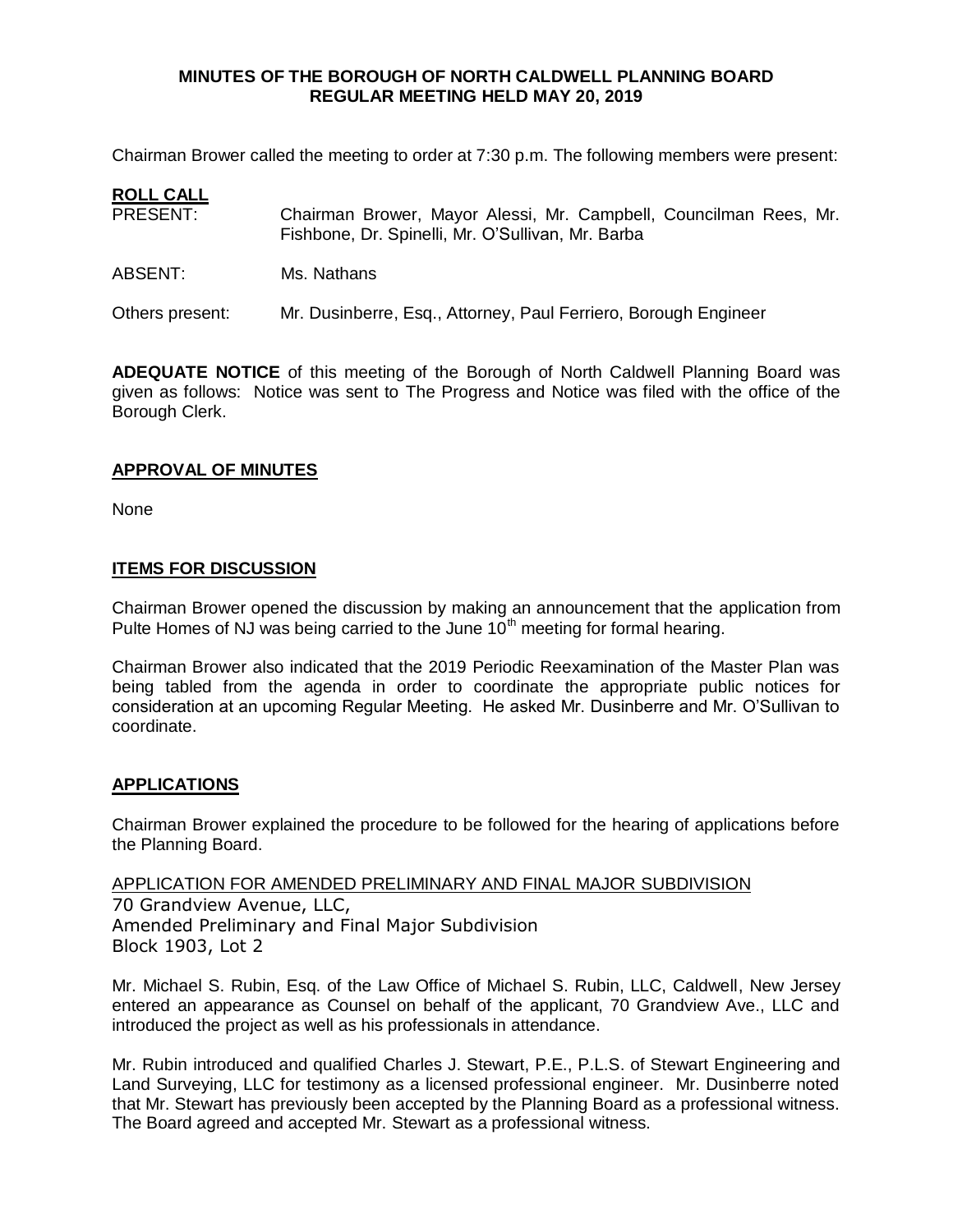Mr. Stewart was sworn in as witnesses by Mr. Dusinberre.

Mr. Stewart reviewed the application and the changes to the application compared to the initial hearing. He identified that the primary changes occur within the formal design of the stormwater system. He described the underground stormwater detention system as five rows of 48" diameter pipe within the roadway which will be used for detention and ultimate discharge to the Grandview Avenue storm sewers. He reviewed the location and nature of the sanitary sewers and the proposed utility connections. He mentioned that he has worked with the Borough's DPW to locate the existing sanitary sewer earlier in the day and testified that the design parameters and changes will meet RSIS requirements.

Mr. Stewart then proceeded to address the engineering items included in Mr. Ferriero's updated review letter dated May  $16<sup>th</sup>$ , 2019.

Mr. Stewart began with the comments in Part I, Section C (Preliminary Major Subdivision Plat) of Mr. Ferriero's letter and moved through each comment in the order of the letter.

Mr. Stewart agreed to comply with comment C1 by providing a demolition plan as noted by Mr. Ferriero.

Mr. Stewart agreed to comply with comment C2 by submitting a TWA application and staging needs as noted by Mr. Ferriero.

Mr. Stewart confirmed that the application will require de minimus exceptions for the proposed sewer easement widths as noted in comments C3 and C4. Mr. Ferriero requested that the de minimus exceptions be accompanied with proof of hardship and Mr. Stewart had no objection.

Mr. Stewart confirmed that the overflow pipe for lots 2.02 and 2.03 (as mentioned in comment C5) can be redesigned to extend or reconnect to different locations to reduce surface runoff and icing conditions. Mr. Dusinberre suggested that this may be revisited later in the meeting if future comments related to it.

Mr. Stewart had no objection to comment C6 as noted by Mr. Ferriero.

With respect to comment C7, Mr. Stewart testified that the post construction runoff for the application is reduced and the conditions at Lot 20 will be improved. He also indicated that the grading plans are preliminary and will be modified through final design and construction to reduce immediate runoff onto Lot 20.

Mr. Barba asked what can be done to improve the stormwater runoff to which Mr. Stewart indicated that runoff will be reduced via swales and possible underdrains.

Mr. Barba added that redirection of water should not worsen the roadway or onsite drainage system to which Mr. Stewart assured that the design would be modified to collect runoff into the storm sewers. Mr. Ferriero added that the method of accomplishing this can vary but agreed that the matter needed to be addressed.

Mr. Stewart agreed to comply with comment C8 by submitting an erosion plan to HEP Soil Conservation District. He noted that design and construction will try to accommodate as many trees as possible but the licensed landscape architect will testify on that further. Mr. Ferriero followed-up by reminding the applicant that inconsistencies between the site plans and the landscape plans shall be addressed.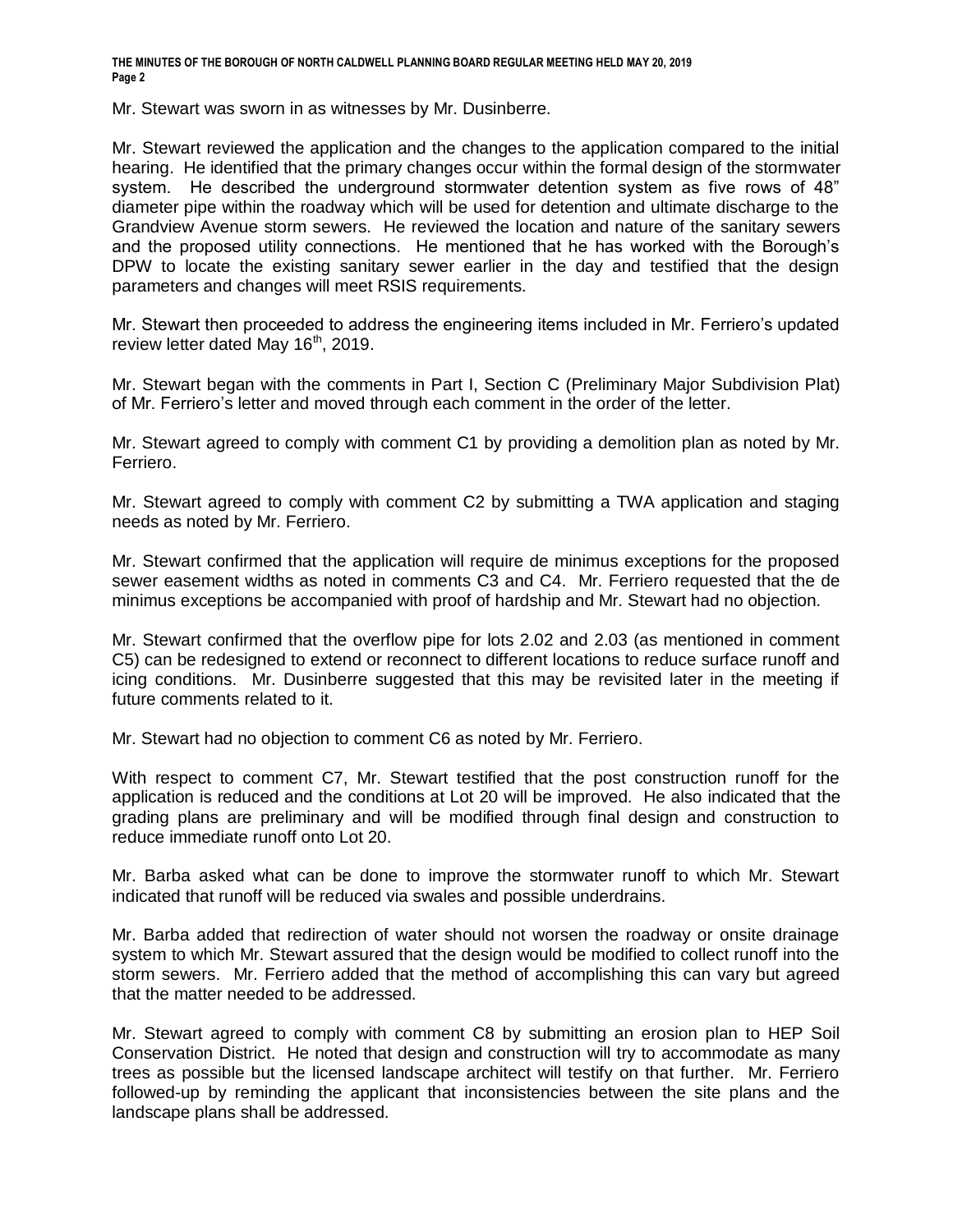Mr. Rubin confirmed that the applicant agrees to comply with all comments within Section D (Final Plat) of Mr. Ferriero's review letter.

Mr. Stewart further testified that he had no objections to complying with all comments within Section E (Soil Erosion and Sediment Control) of Mr. Ferriero's review letter.

Moving to section F (Road and Utility Profiles), Mr. Stewart testified that the recently located sanitary sewer will allow him to address comment F1 by finalizing a roadway profile and utility profiles.

Mr. Stewart testified that his observations lead him to believe there is adequate site visibility but agreed to provide site lines to verify.

Mr. Stewart testified that he has no objections to any comments within Section G (Construction Details) of Mr. Ferriero's review letter.

Mr. Barba asked if these items would be addressed as a resubmission or as conditions of an approval. Chairman Brower added that he was concerned with a mounting list of open-ended items.

Mr. Ferriero stepped in to advise the Board that the items within the Construction Details part of his letter can be addressed easily and he had no concerns with these items being conditions of approval. Mr. Dusinberre asked if was inclusive of all 11 comments within Section G to which Mr. Ferriero responded affirmatively.

Chairman Brower reiterated his concern that long lists of conditions on an approval can be taxing on the Board's engineer and the Board itself.

Mr. Rubin directly asked Mr. Stewart if he can comply with all of the comments in Section G to which Mr. Stewart confirmed positively.

Mr. Stewart indicated that the applicant's Landscape Architect will address the items on the Tree Removal and Planting Plan.

Mr. Stewart proceeded to Part II (Stormwater Management Report) of Mr. Ferriero's review letter.

Mr. Stewart began by addressing Comment A and stated that he stood by his calculations that classified the pre-existing conditions as a developed site.

Mr. Barba asked for clarification on this statement and asked if the improvements were worsening the stormwater conditions. Mr. Stewart testified that the lot is not a wooded lot as it was previously developed and that was how he framed his calculations.

Mr. Ferriero added that the NJDEP requires a conservative approach to these calculations and a site of this nature should be viewed with a weighted runoff number that may have an impact on the stormwater design, size and overall requirements.

Chairman Brower indicated that the system shall be designed as our professionals require since it will ultimately be owned and maintained by the Borough since it falls within the public right-ofway.

Mr. Stewart testified that he will revisit his calculations based on the discussions held and the comments within Mr. Ferriero's letter.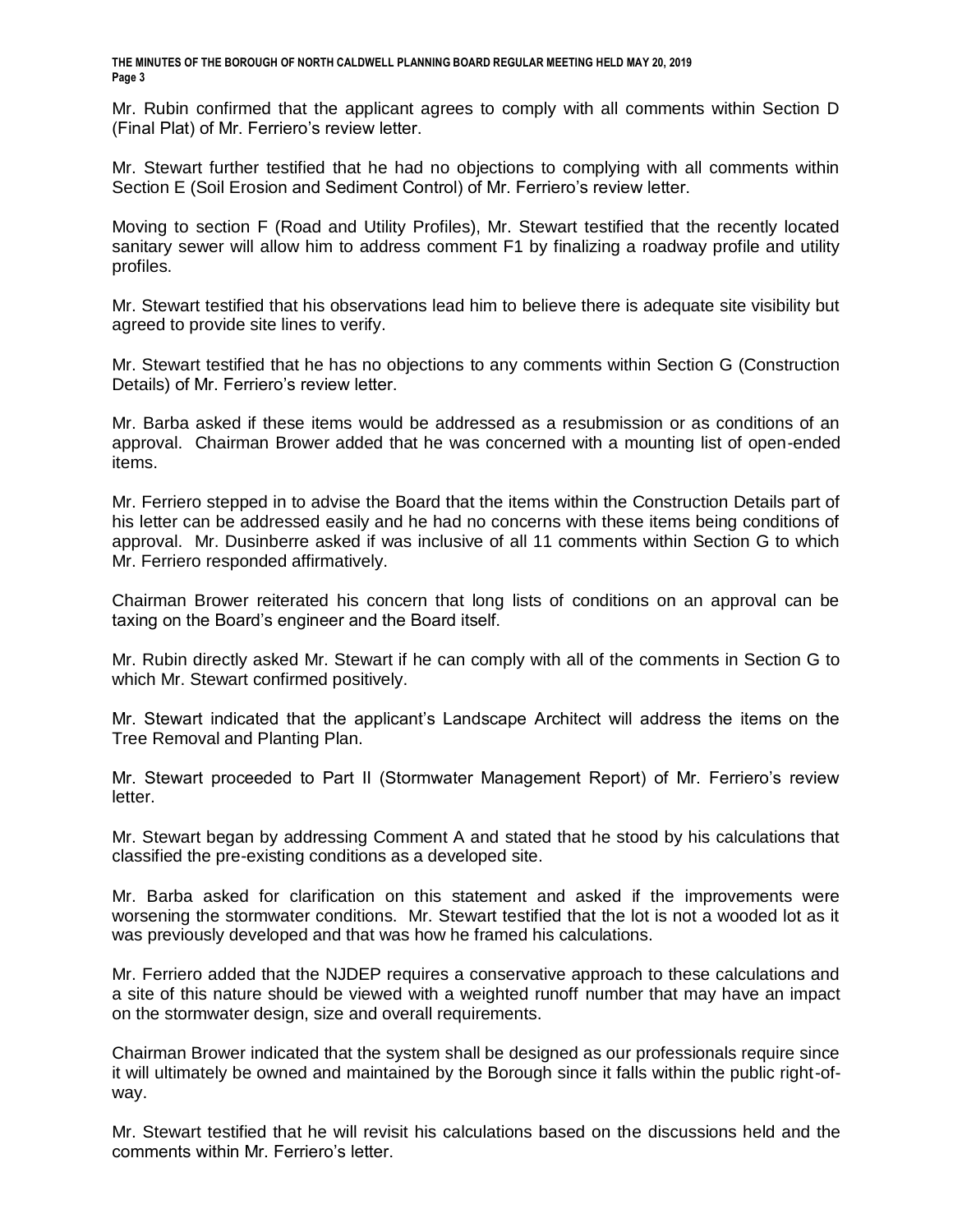Mr. Ferriero clarified that the updated calculations should include a detailed analysis of the entire site to determine a weighted CN rather than taking a sitewide classification.

Chairman Brower asked if this updated calculation could be viewed as a condition of approval and Mr. Ferriero assured him that it can. Mr. Brower specifically asked Mr. Stewart if the calculations would be provided to which Mr. Stewart affirmed.

Councilman Rees asked if the more stringent approach would have an impact on the size of the detention basin to which Mr. Stewart answered yes. Councilman Rees asked if there was additional room for the system in the right-of-way or would easements be required. Mr. Ferriero estimated that easements may be necessary depending on the ultimate size and orientation of the system.

Councilman Rees also asked if there were conflicts between the proposed sanitary sewer on Lot 2.01 and the water or storm sewer system. Mr. Stewart testified that he would be able to provide adequate setbacks for all utilities.

Councilman Rees then asked about the proposed depth of the detention system and the means of construction. Mr. Stewart testified that the system will be approximately 15-16 feet in depth at the deepest location and may require blasting to achieve this construction.

Mr. Dusinberre asked if this depth impacted the maintenance operations or cost to which Mr. Ferriero and Mr. Stewart both agreed that the maintenance would require workers to jet the deeper end of the system and clean from the more shallow end.

Councilman Rees also asked if a detention pit was required on Lot 2.01 to which Mr. Stewart testified that it was not required based on his calculations.

Councilman Rees asked if all utilities were being proposed as underground utilities to which Mr. Stewart confirmed that everything will be underground.

Mr. Stewart testified that there were no significant objections to Comment B through Comment G within Mr. Ferriero's letter.

Mr. Stewart mentioned that he would provide an O&M Manual as noted in Comment H of Mr. Ferriero's letter. He further clarified that maintenance of the proposed swales would be the homeowner's responsibility and that maintenance would be referenced within the O&M manual.

Mr. Stewart testified that he had no objection to complying with Comments I and J.

Mr. Ferriero asked if Mr. Stewart could look into a different orientation of the underground stormwater retention system that runs parallel to Grandview Avenue to reduce the depth of the structure.

Mr. Campbell asked if the previously discussed revisions to the CN calculations would trigger water quality requirements. Mr. Stewart responded by saying that the site can accommodate the design of additional structures, if necessary. Mr. Ferriero agreed with this.

Chairman Brower asked Mr. Stewart if the sanitary sewer system can be designed to meet necessary standards while also accounting for today's field findings. Mr. Stewart confirmed that design of the sanitary sewer would not pose additional problems.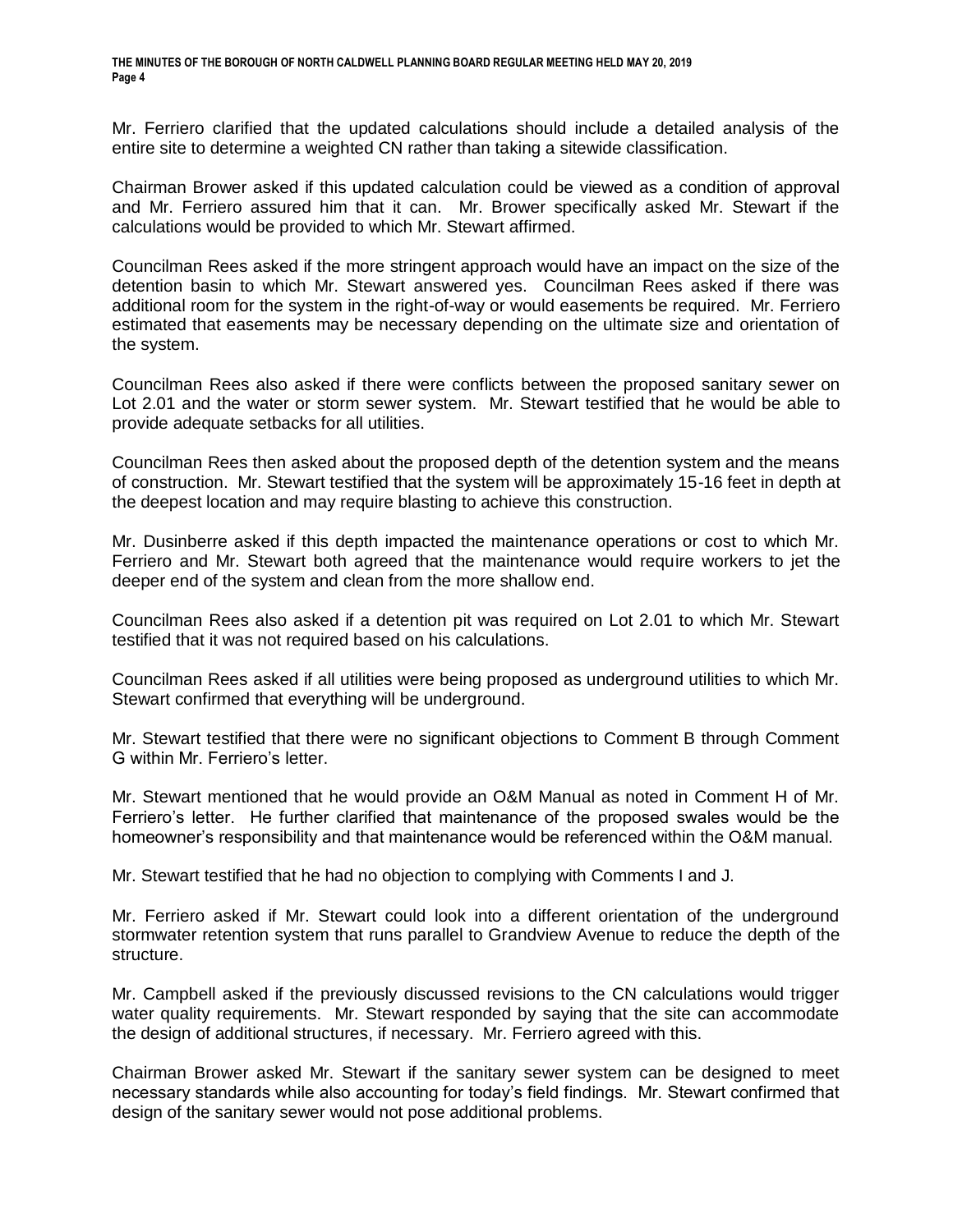Chairman Brower indicated concerns with the long-term maintenance and operation of the storm sewer system and suggested that consideration of a maintenance bond and some contribution towards 10 years of annual operating costs should be considered to be posted with the Borough.

Chairman Brower also asked if special notices would be provided to potential owners regarding the nature of the proposed storm water system and the possibility of a special assessment for future costs. Mr. Rubin was unaware of any needs for this.

Mr. Dusinberre asked Mr. Stewart if he has ever designed a system like this which was to be ultimately dedicated to the municipality. Mr. Stewart confirmed this and referred to Ryer Court in Caldwell, New Jersey.

Mr. Dusinberre summarized what he believed to be two most pressing concerns before the Board as the long-term maintenance cost of the proposed storm sewer system and the responsibility to ultimate failure of the system. He asked the applicant to address each concern.

Mr. Rubin suggested that items like this might be more appropriately addressed in a developer's agreement. Chairman Brower responded by stating that the maintenance costs should be referred within the O&M manuals and any agreement or contribution towards future maintenance costs are preferred to be handled before the Planning Board.

Mr. Barba asked about the possibility of movement on the system or settlement of the system. Mr. Campbell also asked about observations of groundwater depths at the location to determine if groundwater would have an impact on buoyancy of the system. Mr. Stewart acknowledged that settlement if always a possibility with utility work and excavation. He also testified that he did not observe groundwater during his site inspections and tests. Mr. Ferriero asked to what depth was the soil excavated but Mr. Stewart did not recall.

Mr. Barba asked if rock was observed during the site investigations and tests. Mr. Stewart acknowledged that it was observed and construction of the proposed system would need to take this into consideration.

Councilman Rees asked if Grandview Ave was a county road. Mr. Rubin confirmed it was a county road and acknowledged that approval would also be required from the County Planning Board. Mayor Alessi stated that he is the chair of the County Planning Board.

Mr. Rubin introduced and qualified Bruce J. Davies, A.S.L.A., P.P., LEED A.P. of Davies Associates Landscape Architects for testimony as a licensed landscape architect. Mr. Dusinberre noted that Mr. Davies has previously been accepted by the Planning Board as a professional witness. The Board agreed and accepted Mr. Davies as a professional witness.

Mr. Davies reviewed the plans already submitted to the Board and testified that all attempts to preserve large diameter trees will be made.

Mr. Rubin asked Mr. Davies to review the purpose of the landscape screenings to which Mr. Davies testified that the landscaping is designed to protect the privacy of the new development.

Mr. Rubin asked if native trees were being utilized throughout the design. Mr. Davies confirmed that all proposed plant materials are native species with the exception of the Norway spruce.

Mr. Barba asked Mr. Davies if the demolition plan can be revised to remove 'X' (demolition indicators) where the possibility to save a tree exists. He also asked if the trees would be in conflict with the proposed sewers.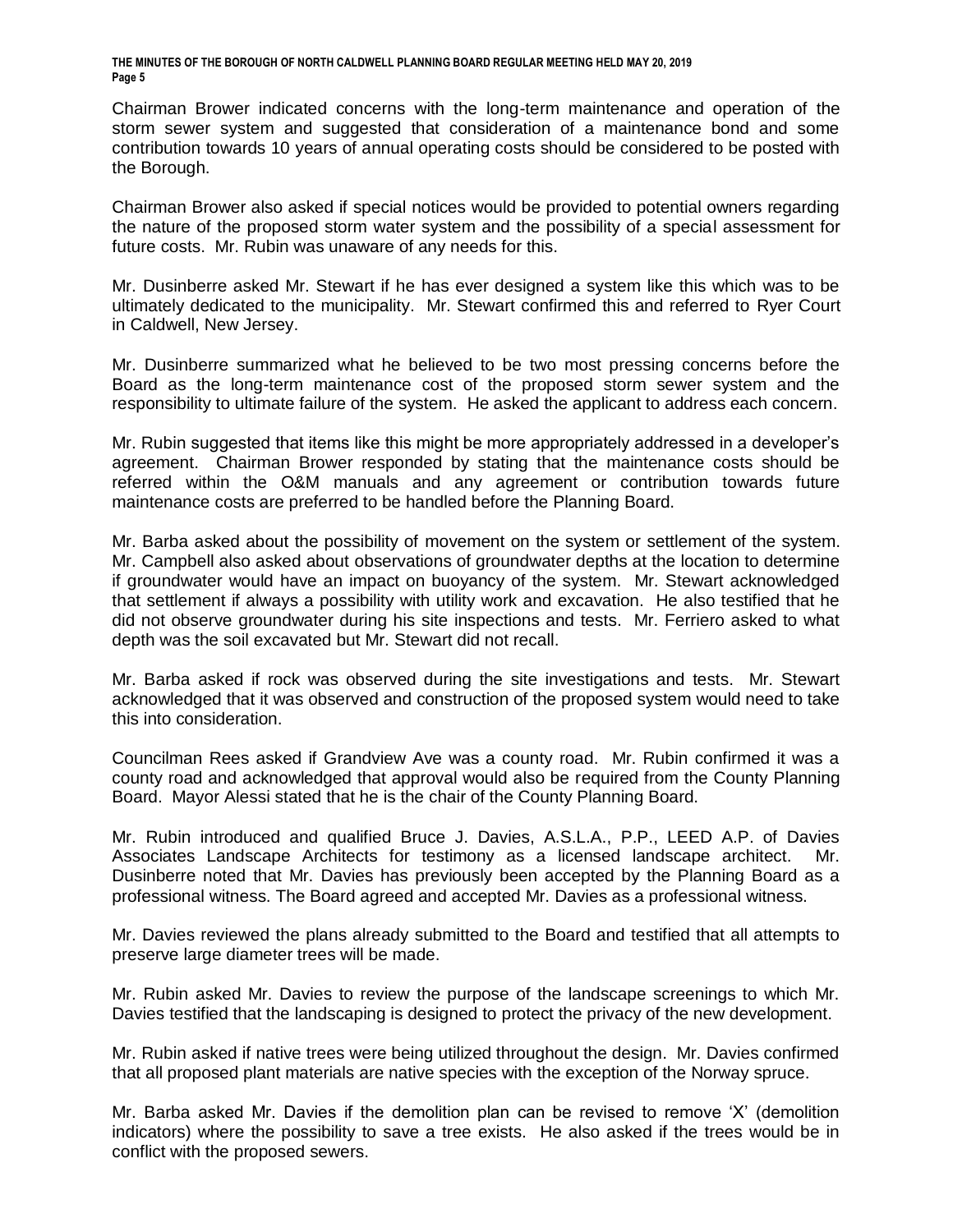Mr. Ferriero indicated that much of the demolition and site clearing would be dependent on the final grading plan still to be provided by Mr. Stewart. He also confirmed that landscaping sitting atop sewer lines is problematic and separation from the sewers should be provided.

Mr. Cambell asked Mr. Davies the maximum amount of fill that an established tree can withstand around it's trunk. Mr. Davies testified that he tries to limit fill at tree trunks to no more than six inches but has seen successful filling more than eighteen inches.

Chairman Brower asked if trees can be located around swales to which Mr. Davies indicated that trees should sit atop the swale and testified that his landscaping plan will be coordinated with the final proposed plans.

Mr. Dusinberre asked Mr. Davies to address the comments in Mr. Ferriero's review letter.

Mr. Davies testified that he has no objection to item #1 in the landscaping section and trees will be moved away from sewer utilities.

Mr. Davies addressed that a final landscaping plan will coincide with the final grading plan and attempts will be made to save all trees unless removal is otherwise required.

Mr. Ferriero asked if the proposed honey locust trees will impact the proposed stormwater infrastructure. Mr. Davies testified that the smaller leaves should pass through the system more easily and decompose more quickly.

Councilman Rees asked if tree roots were a concern on the site and if root barriers were necessary. Mr. Davies testified that root barriers were not necessary.

Mr. Rubin indicated that the applicant's environmental consultant was also available to testify if the Board felt it necessary.

Mr. Campbell asked if the site was tested for pesticides. Mr. Rubin testified that the site was tested for pesticides but non were found.

Councilman Rees asked if the test results have been provided. Mr. Rubin indicated that they were already submitted. Chairman Brower confirmed that Mr. Zichelli, the previous Borough Engineer, reviewed them from an engineering perspective.

The meeting was opened to the public to question the applicants on their testimony.

No members of the public stood to be heard.

Councilman Rees stated his concerns with the application, specifically referring to the constructability of the stormwater system and long-term ownership of the stormwater system being an added burden to the Borough.

Mr. Barba stated his concerns that he was not comfortable with the proposed plans without adequate response from the applicant on all of the items discussed, specifically paying attention to the stormwater issues.

Chairman Brower also raised his concerns with respect to the stormwater system long-term costs and acknowledged two options: require resolution through a developer's agreement with the Mayor and Council or require resolution as a condition of the Planning Board approval. He added that he felt it more appropriate to resolve this matter through the Planning Board approval